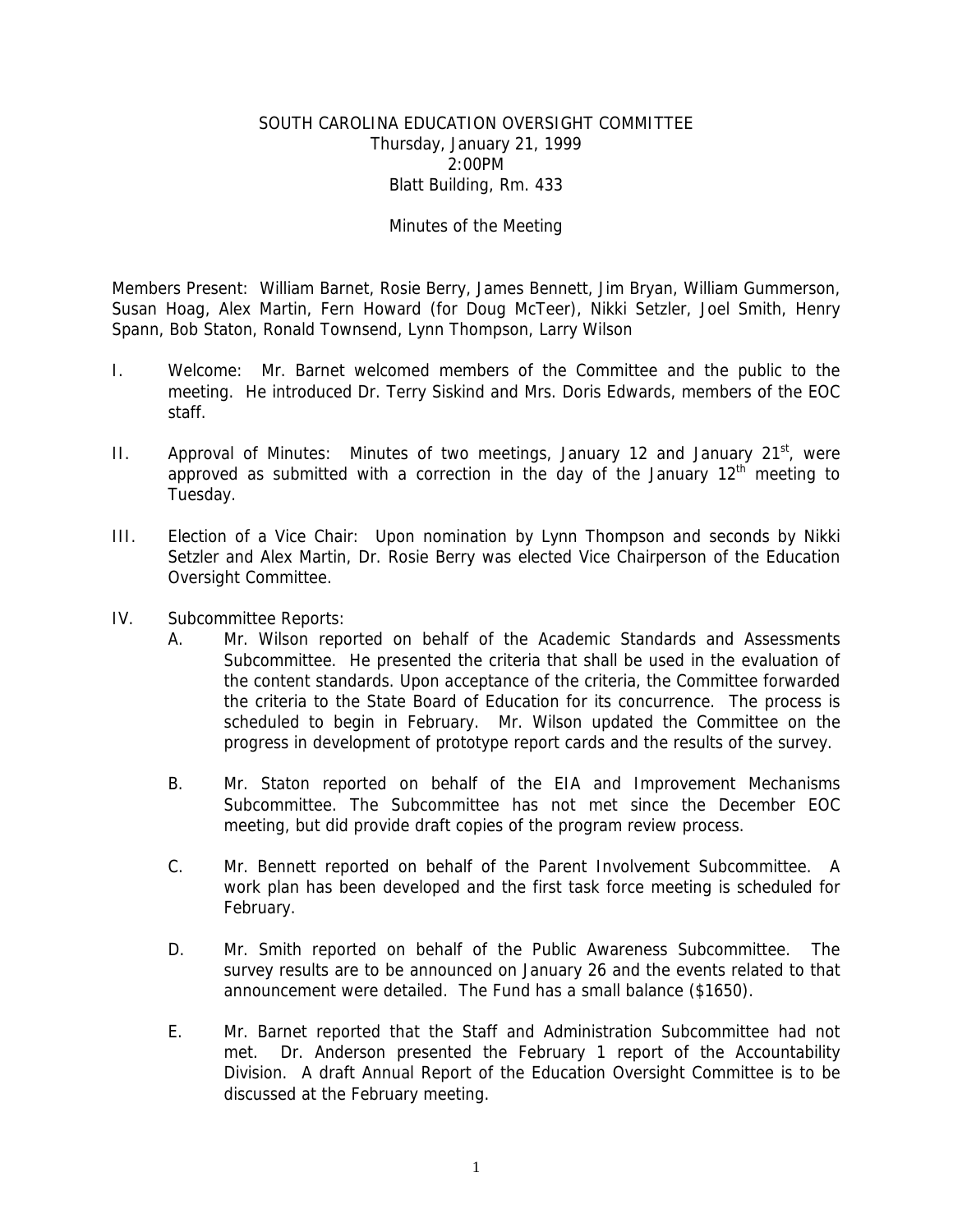V. New Business/General Discussion:

Mr. Wilson discussed the Education Issues document developed in conjunction with several members of the Palmetto Business Forum and educators. Dr. Anderson is to work with Dr. Stewart from the State Chamber, Mr. McTeer from the Governor's Office and a representative of the State Department of Education to develop a cost analysis. There was discussion that the same criteria used for EIA/EAA program effectiveness should be used with these issues. Dr. Berry asked for an alignment of PBF issues with other initiatives.

The meeting adjourned at 3:30 p.m.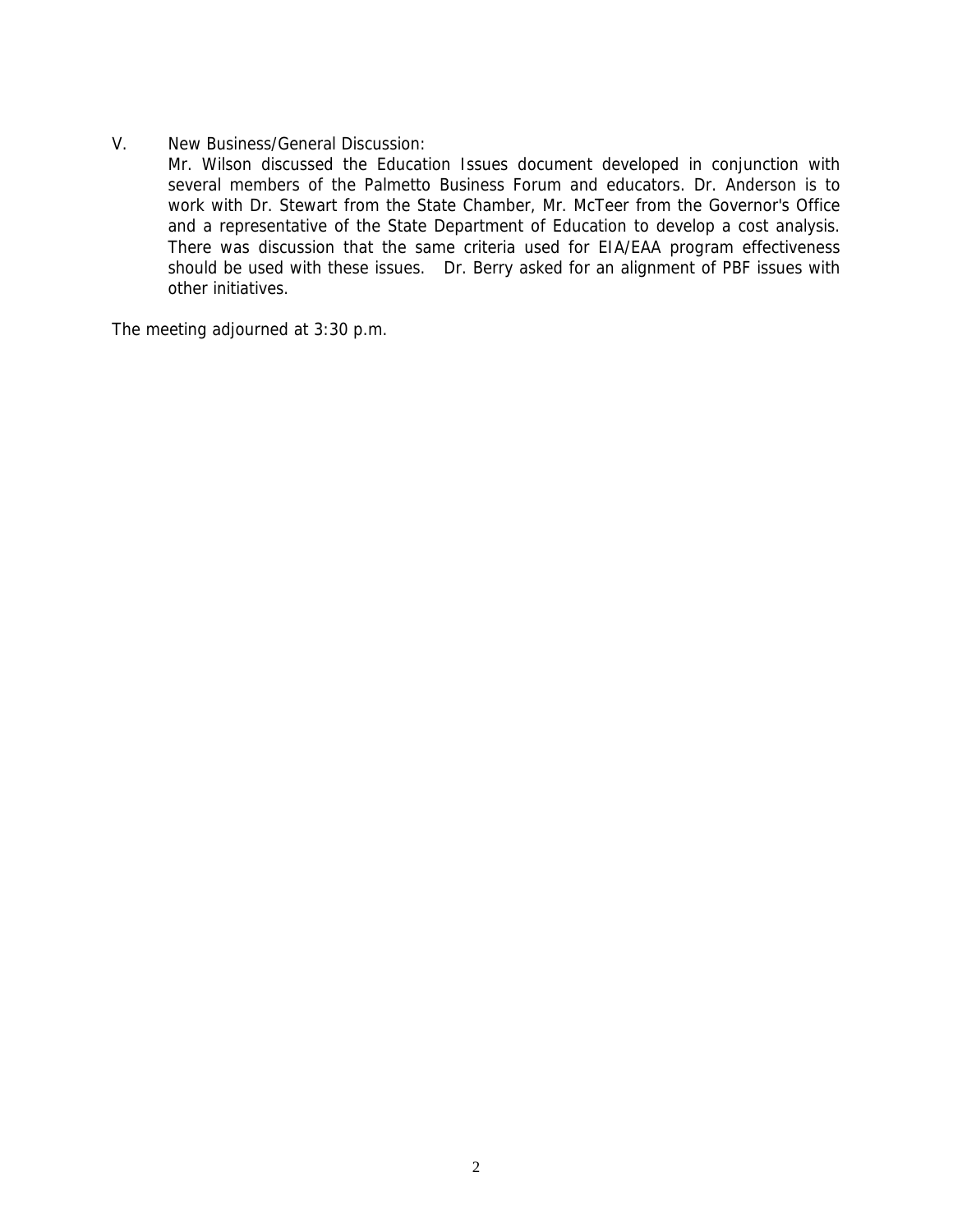# **SC EDUCATION OVERSIGHT COMMITTEE Thursday, February 18, 1999 2:00PM Blatt Building, Rm. 433**

# **Minutes of the Meeting**

#### Members present

William Barnet, James Bennett, Rosie Berry, James Bryan, William Gummerson, Robert Harrell, Susan Hoag, Alex Martin, John Matthews, Douglas McTeer, Nikki Setzler, Henry Spann, Robert Staton, Lynn Thompson, Ronald Townsend, Larry Wilson

## Welcome

Mr. Barnet welcomed the members of the Committee and guests to the meeting.

## Approval of the Minutes

The minutes of the January 21 meeting were amended to note that Senator Setzler was present. The minutes were approved as amended.

## Subcommittee Reports

(1) Academic Standards and Assessments: Mr. Wilson indicated the subcommittee was discussing an interim solution for ratings of high schools because neither PACT nor longitudinal data would be available by November 2001. Mrs. Berry asked if the statute required reporting by gender and suggested that the proportion of students with disabilities be included in the similar schools discussion.

 Mr. Wilson also noted that the review of the science standards was to begin on February 23, 1999;

The Committee discussed the process and criteria for development of the cost benefit analyses on the ideas and proposals generated by the Palmetto Business Forum, Governor Hodges, Superintendent Tenenbaum and the Friends of Education;

(2) EIA and Improvement Mechanisms: Mr. Staton reported that the guidelines for Accountability Systems had been approved. He again acknowledged the work of teachers and the time commitment for academic planning. Senator Matthews and Senator Setzler concurred. The Subcommittee on Public Awareness is asked to address this issue.

 There was discussion of the need for teacher professional development on the standards.

(3) Parent Involvement: Mr. Bennett reported that the Task Force had met the previous evening. The meeting went well. Members asked about actions that would be taken based upon their recommendations. He invited members of the EOC to the meetings. Senator Setzler suggested the Subcommittee also work with the Public Awareness Subcommittee to ensure that parents understand the standards and the change this brings to our schools;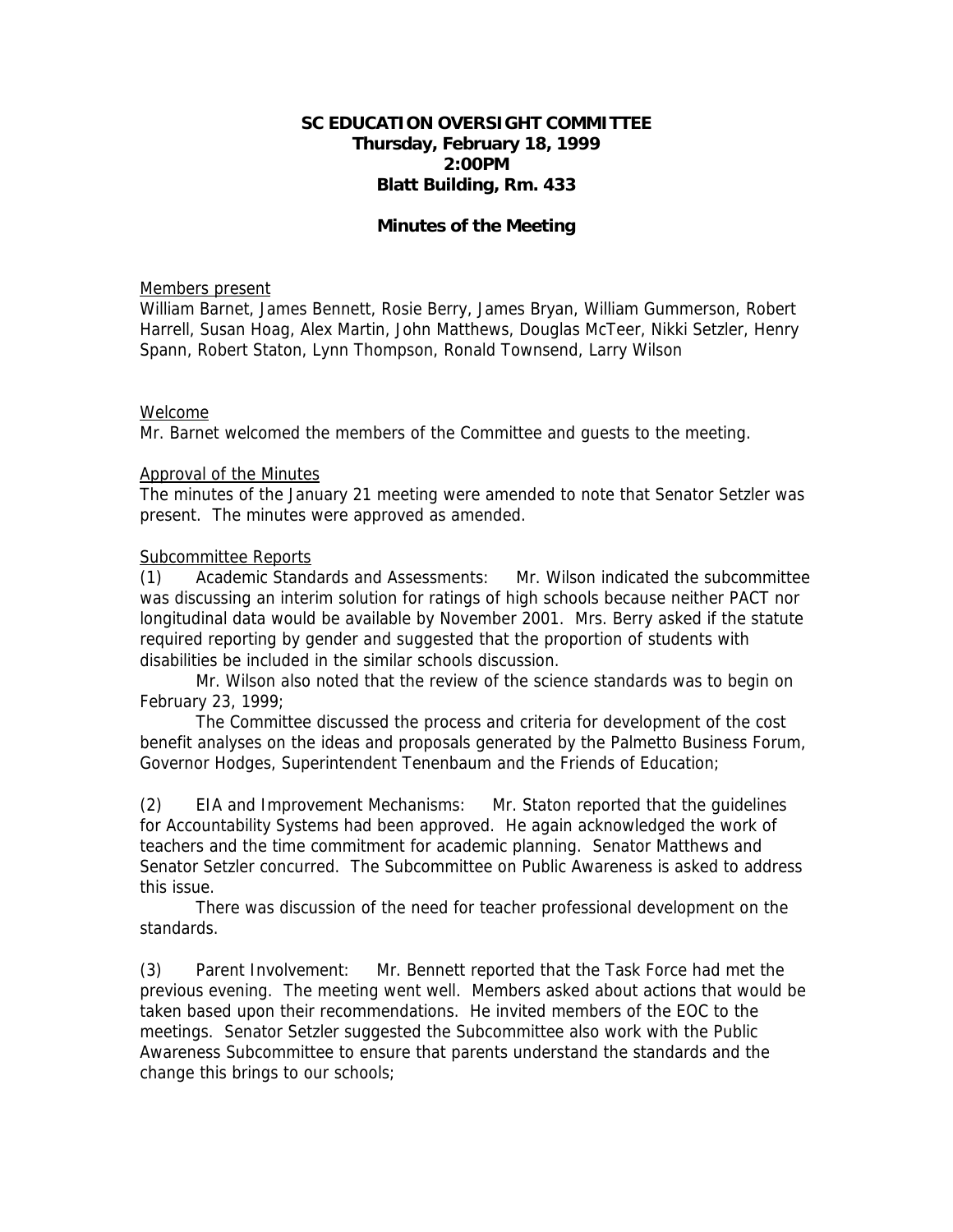(4) Public Awareness: Mr. Martin reported on the status of the request for proposals for the public awareness campaign. Upon Mr. Martin's motion, the Committee approved that the Subcommittee could issue the RFP (through state procedures and offices) and select the contractor. Senator Matthews asked that the campaign (and the RFP) address rural and minority populations;

(5) Staff and Administration: Mr. Barnet indicated that the Staff and Administration Subcommittee would meet immediately following the full Committee meeting.

 The Annual Report was approved with additions about the Public Awareness campaign.

# Other Business

Mr. Spann asked about approaches to addressing the instructional needs of ninth graders who are functioning at the fifth grade level. Members of the Committee discussed issues relative to adequate notice of the program requirements. The committee agreed to ask for a representative of the Attorney General's Office to meet with them in March.

# Report on the Middle Grades Project

Dr. Baron Holmes reported on the Carnegie Middle Grades Project (included in the Committee's Annual Report). The Committee discussed the dilemmas of middle grades performance and recommendations for improvement.

The Committee adjourned at 4:30 p.m.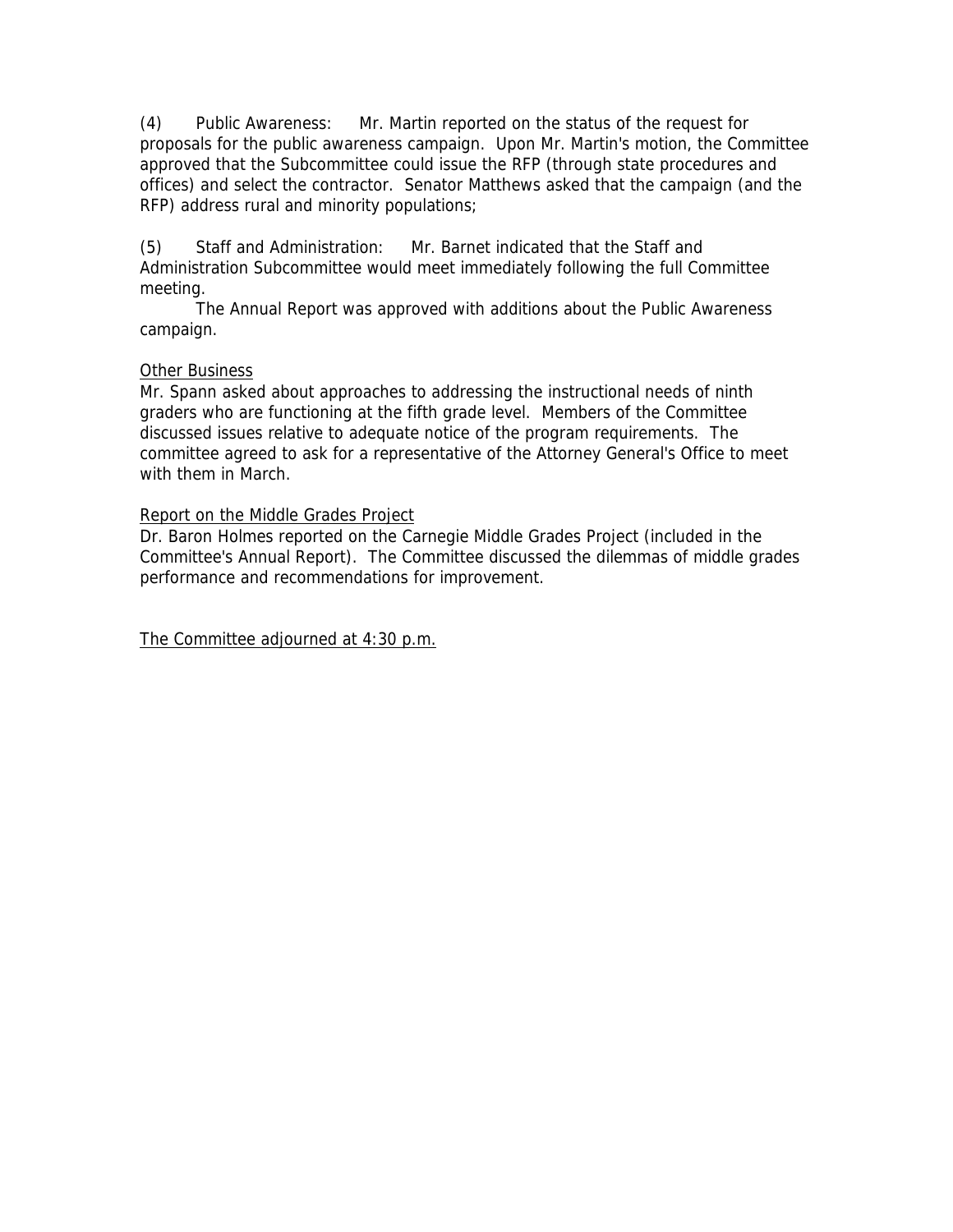# **EDUCATION OVERSIGHT COMMITTEE**

## **Minutes of the Meeting**

# **March 18, 1999 2:00 p.m. Room 433, Blatt Building**

Members present: William Barnet, James Bennett, Rosie Marie Berry, Jim Bryan, William Gummerson, Susan Hoag, Alex Martin, Nikki Setzler, Joel Smith, Henry Spann, Bob Staton, Lynn Thompson, Larry Wilson

Members in legislative session: Ronald Townsend, Bobby Harrell

- I. Welcome and Introductions Mr. Barnet welcomed the members of the Committee and the visitors to the meeting.
- II. Approval of the Minutes The minutes of the meeting were approved as distributed.

# III. Subcommittee Reports

- A. Academic Standards and Assessments: Mr. Wilson reported on the status of work before the Subcommittee. The staff is working with the three review panels for the science standards and a technical advisory committee for the development of school ratings. The prototype report cards have been distributed for comment (2500 packets with cards for four school levels). At this time, all information regarding the report card is considered conceptual and subject to change.
- B. EIA and Improvement Mechanisms: Because the subcommittee had not met, Mr. Staton had no report.
- C. Parent Involvement: Mr. Bennett reported on the March 17 Task Force meeting and reminded members of the June 17 meeting with Dr. Joyce Epstein.
- D. Public Awareness: Mr. Smith reported that the Request for Proposals had been published. Respondents have one month to submit proposals. After complimenting Senator Setzler's article expressing appreciation to teachers, Mr. Barnet asked the Public Awareness Subcommittee to continue the effort to acknowledge teacher contributions during this first year of accountability implementation.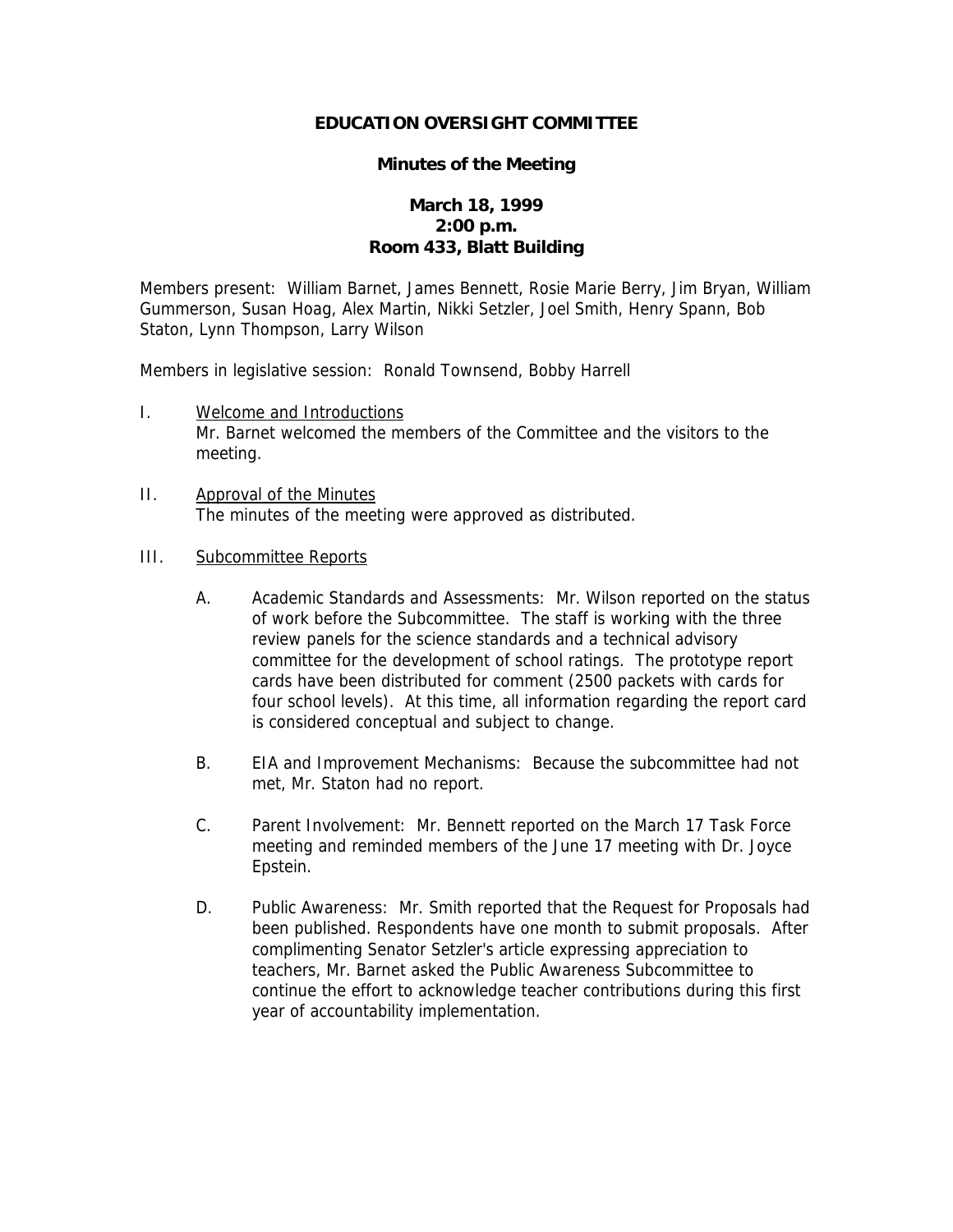E. Staff and Administration: Mr. Barnet presented the Employee Personnel Manual. The Committee approved the manual as presented. He asked if there were questions regarding the Funding Public Education paper. Dr. Anderson briefed the Committee on the status of the Palmetto Business Forum project.

# IV. Discussion Regarding the Timing of Requirements for Promotion/Retention and the Exit Exam

Speaking at the request of the Committee, Emory Smith (Assistant Deputy Attorney General) reviewed the issues regarding retention and exit exam requirements for diplomas. He referenced the "Debra P. v. Turlington" case. He suggested that the issues were adequate notice, confirmation that students had been taught the materials, and opportunity for remediation.

Dale Stuckey, Chief Counsel to the State Department of Education, discussed the Debra P. case and others. She also discussed a case in the Fourth Circuit regarding retention. Mrs. Stuckey indicated the current exit exam requirement (the new PACT) applied to the Class of 2002. She said the Committee might wish to discuss the timing of the requirement with testing and assessment leaders.

There was general discussion of the need for adequate professional development. Mr. Barnet asked that he, Mr. Wilson and Dr. Anderson meet with Superintendent Tenenbaum to discuss the opportunities for additional professional development on the standards for Summer 1999.

# V. Invited remarks from a Key Constituency: Superintendents' Committee on Accountability

Dr. Pat Burns spoke for the Committee. Her remarks are taken from the Superintendent's document, "A Framework for Effectiveness", to be released in early April. Dr. Burns offered five recommendations for priority consideration:

- Design and implementation of a quality professional development program;
- Review and strengthen the support structure for schools (SDE capacity, structure of regional initiatives, clarification of roles);
- Promote quality teaching and learning by appropriate and flexible use of time;
- Statewide leadership for families and children, birth to age three;
- Provide statewide leadership to the development of alternative instructional settings.

The Committee is proposing 8 modifications to the Education Accountability Act:

- Offer alternatives to retention;
- Implement flexible summer school requirements;
- Fully fund all EAA requirements (e.g., summer school);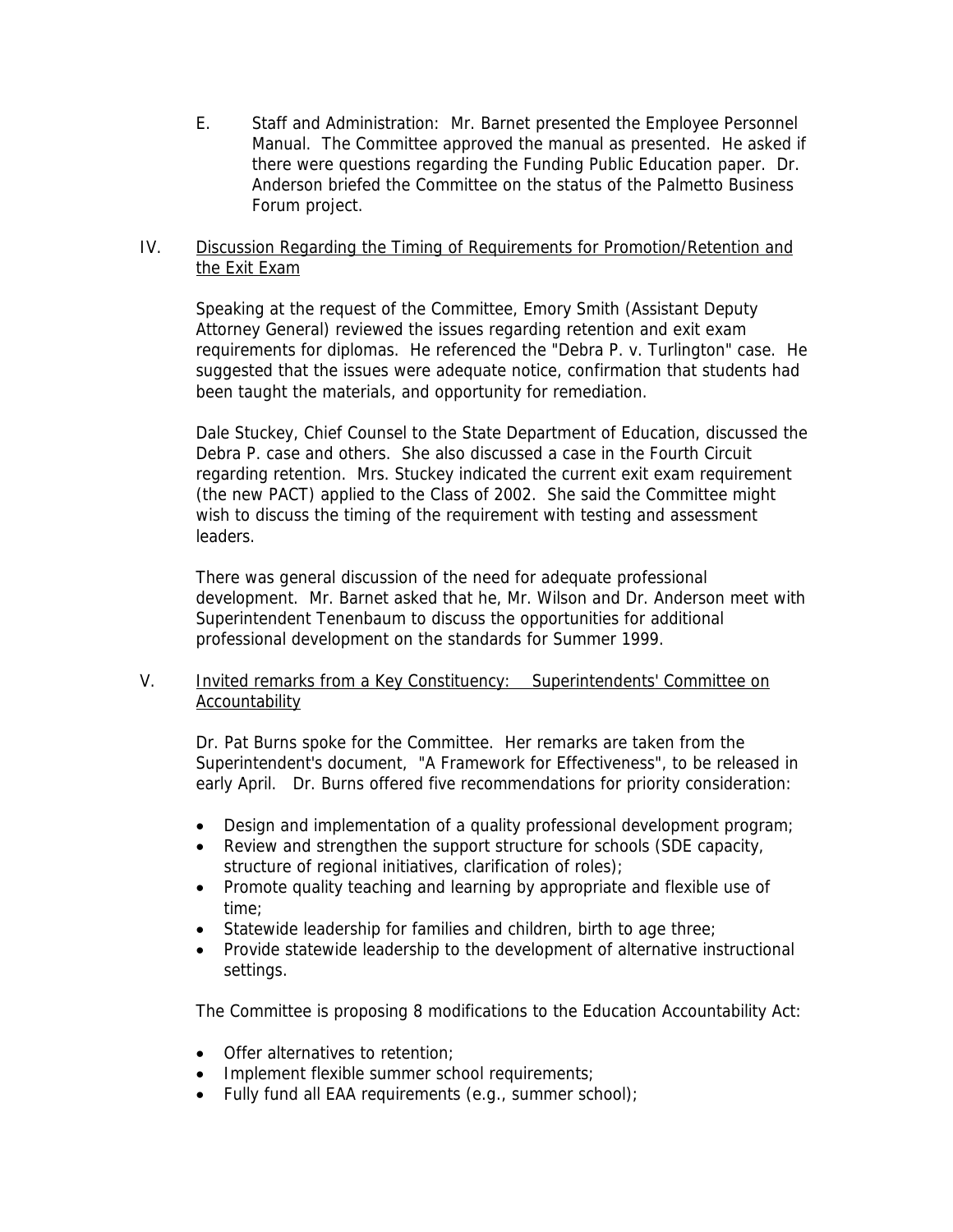- Provides schools alternatives to the Act 135 requirements (e.g., substitute the Southern Association of Colleges and Schools planning requirement);
- Review and revise the "absolute" rating to eliminate the over reliance on one test;
- Review and revise roles of SBE, EOC, and SDE;
- Add a district superintendent to the EOC;
- Balance EOC membership geographically.

# VI. Open Discussion

The Committee discussed a number issues related to fulfillment of its statutory duties. The Committee asked the Staff and Administration Subcommittee to plan a retreat to discuss: clarify of roles, responsibilities of the Committee, advocacy challenges, and how to be most effective with a variety of constituencies.

The meeting adjourned at 4:00 p.m.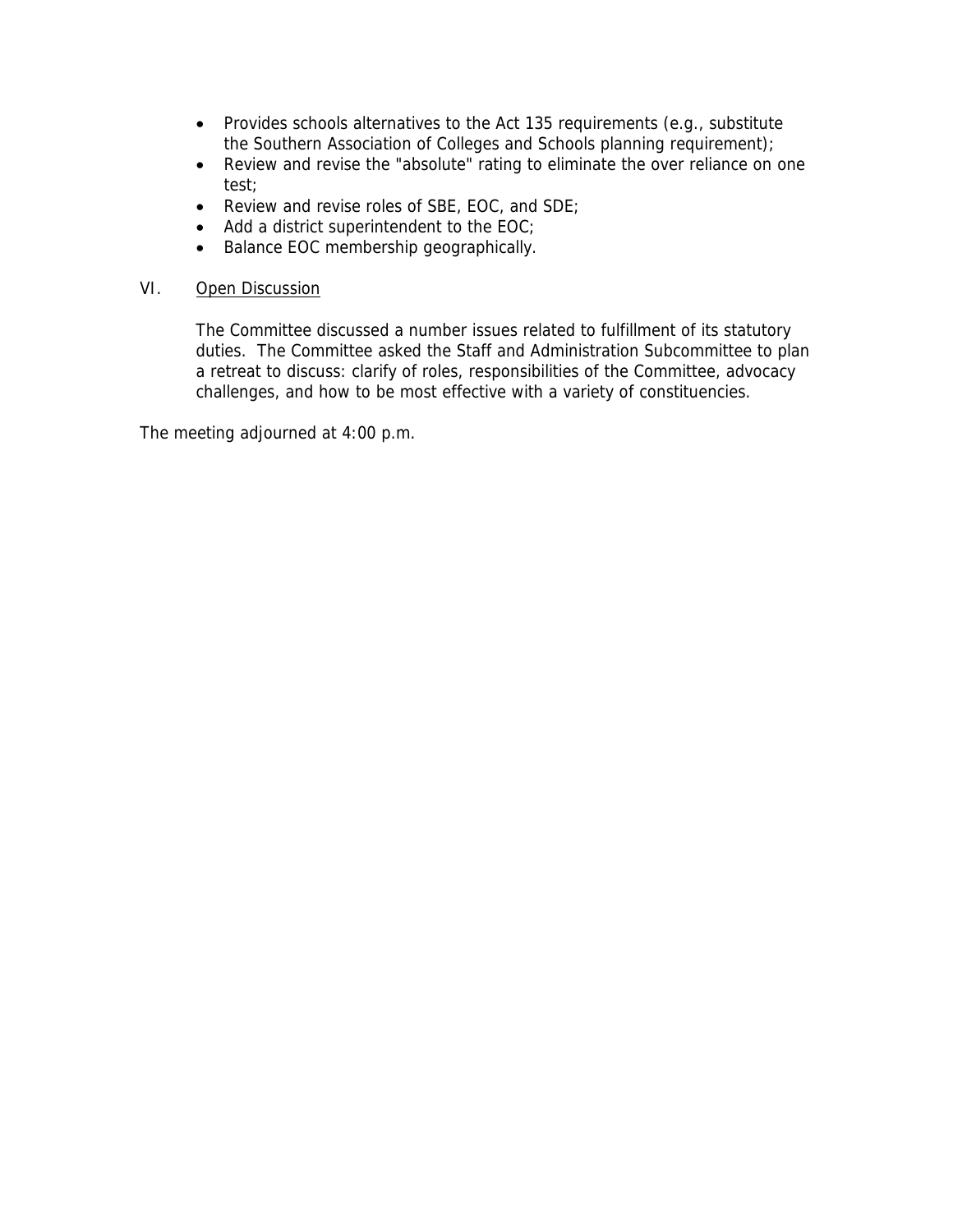## **SOUTH CAROLINA EDUCATION OVERSIGHT COMMITTEE Minutes of the Meeting April 15, 1999**

**Members Present:** William Barnet, III; William Gummerson; Robert Harrell, Jr.; Susan Hoag; Alex Martin; Douglas McTeer; Joel Smith; Henry Spann; Robert Staton; Ronald Townsend; Larry Wilson

## **I. Welcome and Introductions**

The Chairman convened the meeting at 2:05 p.m. and welcomed members and guests.

## **II. Approval of the Minutes**

The minutes of the March 18 meeting were approved as distributed.

## **III. Subcommittee Reports**

A. Academic Standards and Assessments

Mr. Wilson reported on the review of the science standards and the efforts to schedule subsequent review and assessments. He also reported on responses to the report cards and the work in refining the prototypes. The staff is working with measurement specialists on the technical models to be used in developing school ratings. He discussed the importance of professional development that supports teachers as they implement the standards.

## B. EIA and Improvement Mechanisms

Mr. Staton reported on matters that had been discussed at the previous Subcommittee meeting (Teacher Specialist program, the determination of data availability for evaluation of Act 135). He indicated that the Subcommittee had scheduled a full-day work session for June 22 to review EIA/EAA program information.

#### C. Parent Involvement

Mrs. Bockus reported on behalf of Mr. Bennett. The Task Force is working. The April meetings focus on existing programs and services and the content standards. Members were reminded to reserve the luncheon hour to hear Dr. Joyce Epstein, professor, Johns Hopkins University.

#### D. Public Awareness

Mr. Smith reported that all proposals were to be submitted by 5 p.m. on April 15. The Subcommittee is meeting on April 23 for a proposal briefing and again on May 18 for selection.

#### E. Staff and Administration

Mr. Barnet referred members to a series of articles that had appeared in the Spartanburg Herald-Journal. He reminded them that Superintendent Tenenbaum was including them in the Summit on Teacher Quality. He also informed them that Mr. Bennett had been nominated for the Ports Authority.

The retreat is scheduled for July 15-16 (noon to noon).

Dr. Anderson presented the Executive Director's report (attached to meeting materials).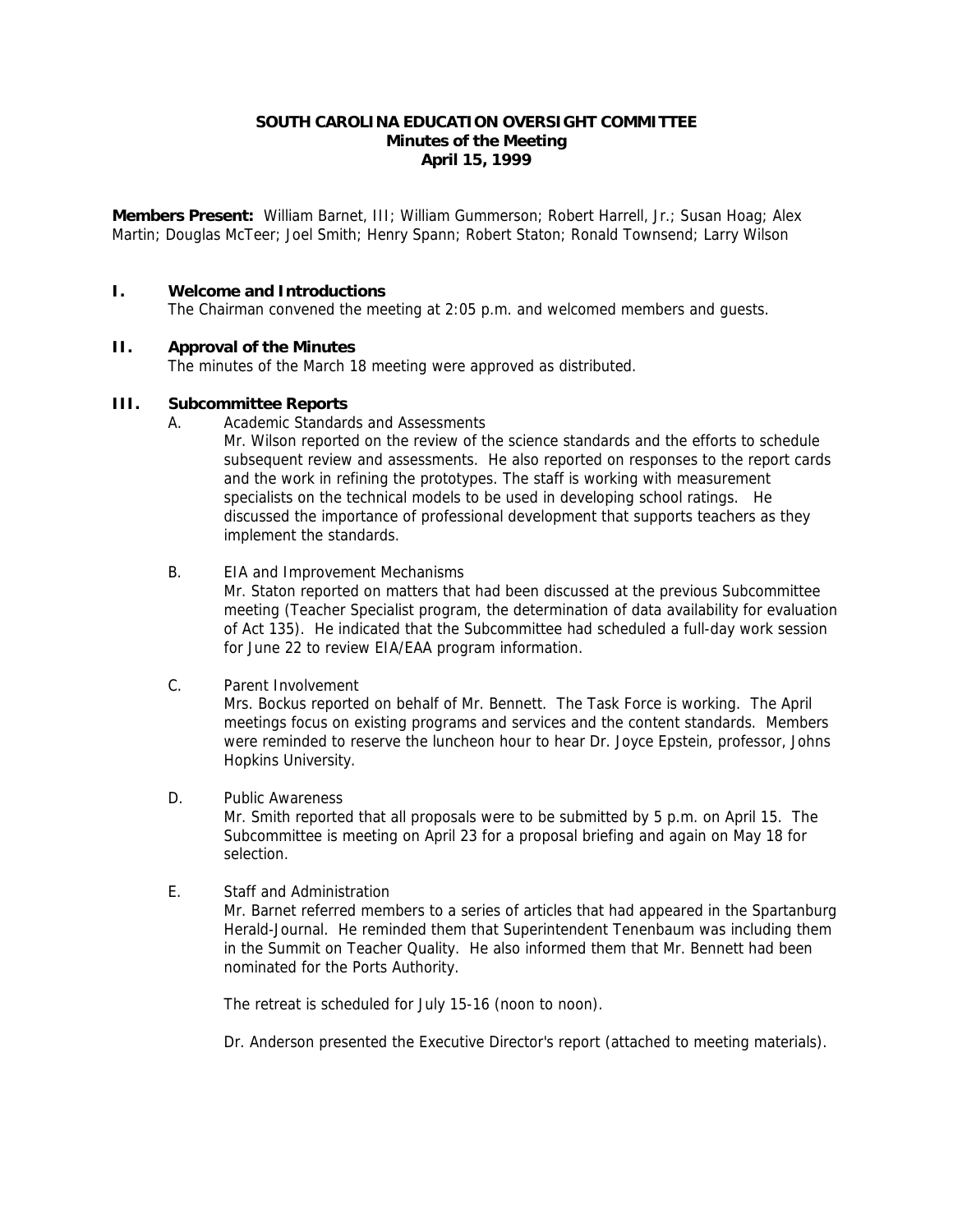# **IV. Remarks from a Key Constituency**

Dr. Frank Roberson spoke on behalf of the Instructional Roundtable. A copy of his remarks is available in the Committee offices.

Mr. Barnet indicated that the schedule includes remarks from the SCSBA at the May meeting and the Teacher Forum at the June meeting. A panel of principals is to be invited to the August meeting.

Mr. Staton recommended that we invite a group of students to a meeting.

# **V. Other Business**

Mr. McTeer asked for the e-mail addresses of members so that they could be included in the Governor's legislative update.

# **VI. Adjournment**

Mr. Barnet thanked everyone for attending. The meeting adjourned at 3:10 p.m.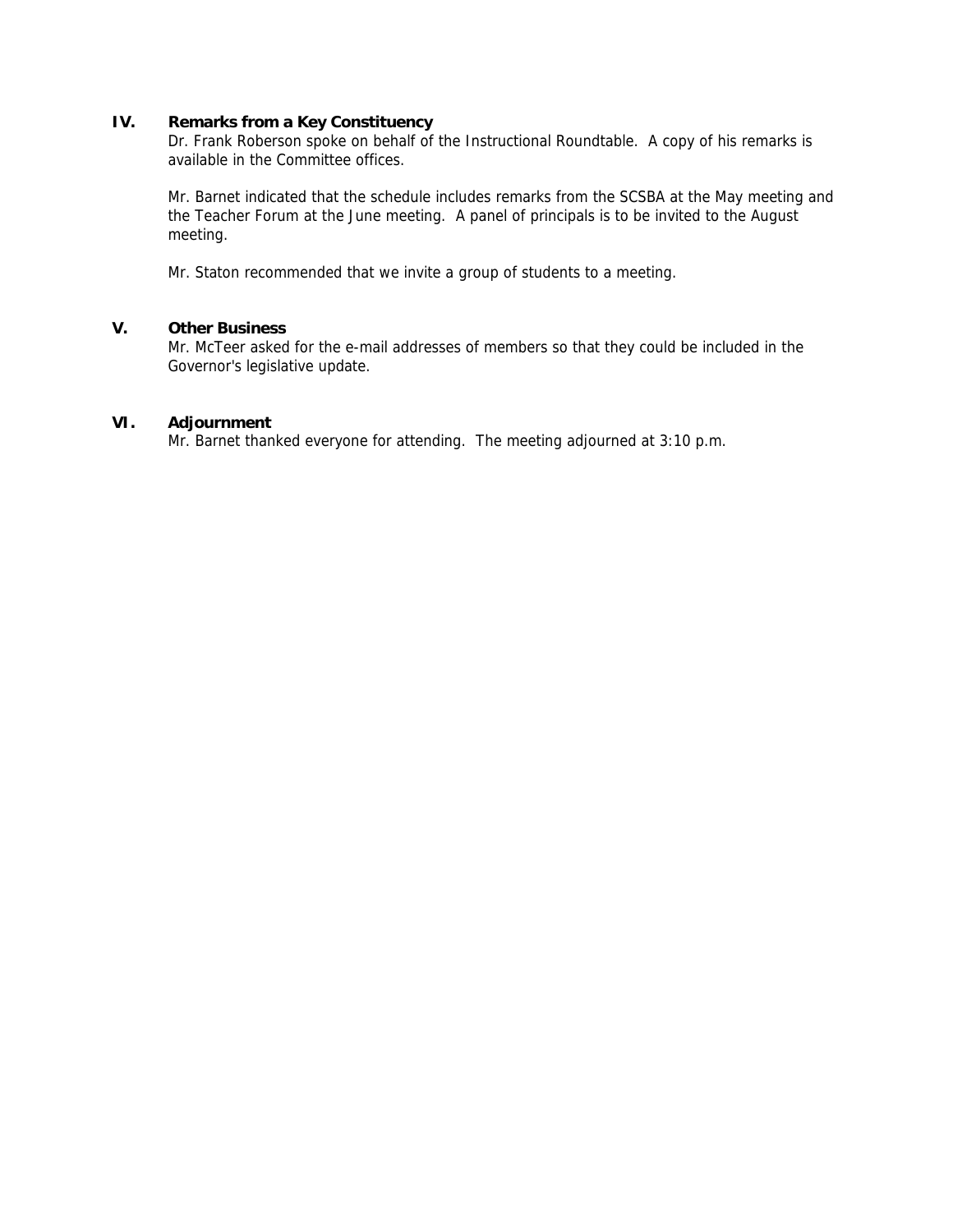## **EDUCATION OVERSIGHT COMMITTEE**

#### **Minutes of the Meeting May 20, 1999**

#### **Members present**

William Barnet, Rosie Berry, James E. Bryan, William Gummerson, Alex Martin, John Matthews, Joel Smith, Henry Spann, Robert Staton, Lynn Thompson, Ronald Townsend,

#### **Welcome and Introductions**

Mr. Barnet welcomed members and guests to the meeting. He noted that several legislative members were serving on conference committees that were meeting at the same time.

## **Approval of the Minutes**

The minutes of the April meeting were approved as presented.

#### **Subcommittee Reports**

- A. **Academic Standards and Assessments:** Dr. Gummerson reported on behalf of the Subcommittee. He summarized the recommendations regarding the science content standards and offered the following motion, "The Subcommittee moves to approve the recommendations as presented to the Committee and withhold final approval of the science standards until the Committee has seen the revisions incorporated into the standards." The motion was seconded. Dr. Anderson responded to questions and affirmed that she and Mr. Wilson had met with Superintendent Tenenbaum about the recommendations. On behalf of the Subcommittee, Dr. Gummerson moved "that the Education Oversight Committee not accept any standards that are not accompanied by a comprehensive implementation plan." The motion was seconded and approved.
- B. **EIA and Improvement Mechanisms:** Mr. Staton had no report.
- C. **Parent Involvement:** Mrs. Thompson reported on the May 19 Task Force meeting. The work of the Task Force is proceeding. She reminded members of the June 17 meeting.
- D. **Public Awareness:** Mr. Smith reported the awarding of the contract to Chernoff Silver and Associates (in conjunction with the Grant Group). The Subcommittee met with representatives of the two firms on Tuesday, May 18, and discussed the public awareness efforts. A plan is under development that could include a backto-school video, community roundtables and ETV programs.
- E. **Staff and Administration:** Mr. Barnet asked members to complete a form indicating their attendance at the July retreat. The Committee has contracted with Glenn Jacobus for facilitation; the retreat is scheduled at SC State's Daniel Conference Center.
	- Dr. Anderson reported on the development of the report card, referencing the draft June 1 report.

#### **Remarks from a Key Constituency**

Dr. Evelyn Berry spoke on behalf of the SC School Boards Association. Written copies of her remarks were distributed to members (and are on file in the EOC offices).

#### **Other Business**

Mr. Townsend informed the Committee that the House had concurred in the Senate amendmetns to the school facilities legislation. Mr. Barnet asked if district governance could be strengthened as a support for the utilization of the facilities monies. Senator Matthews indicated training for school board members could be strengthened.

#### **Adjournment**

The meeting adjourned at 3:30 p.m.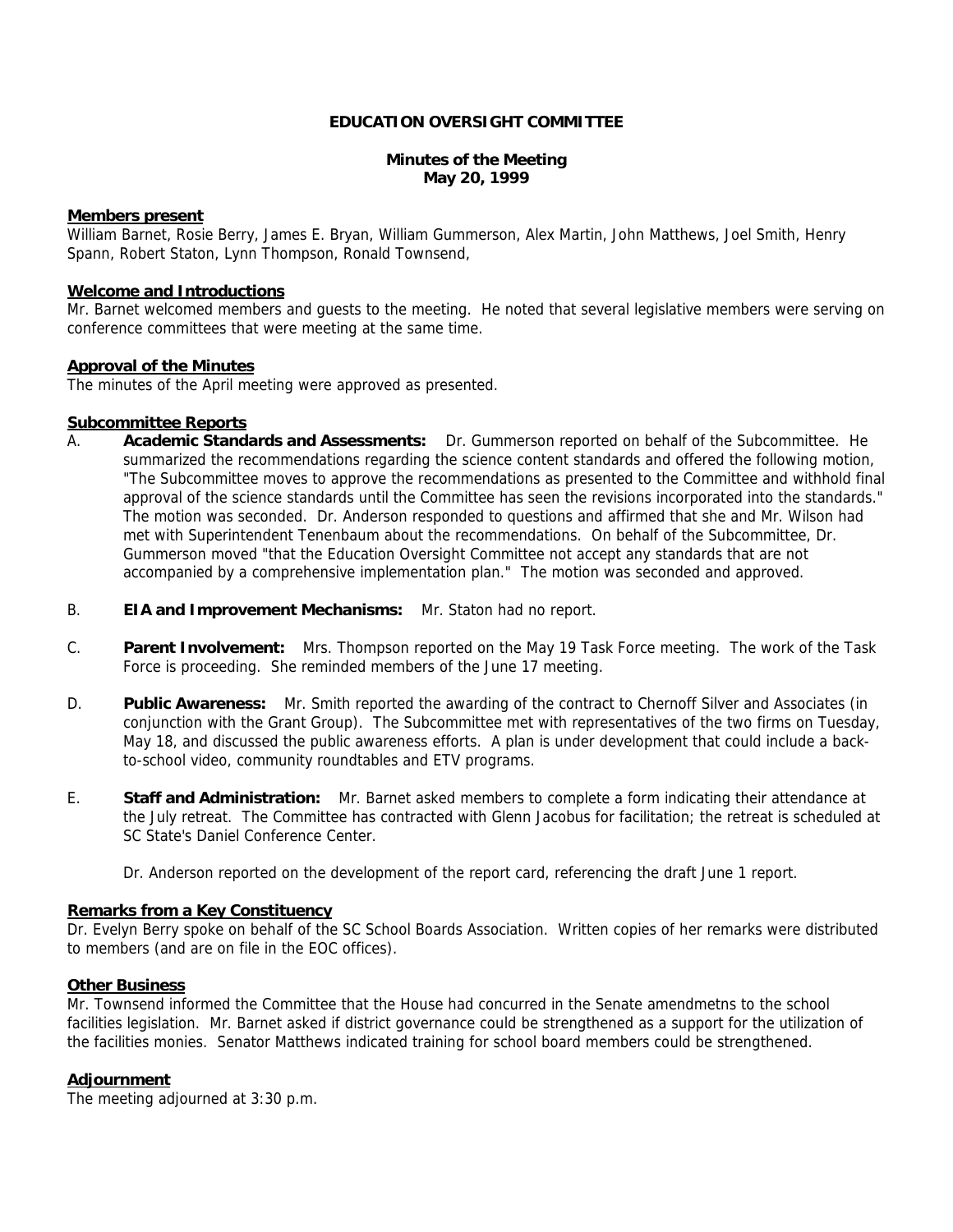## **SOUTH CAROLINA EDUCATION OVERSIGHT COMMITTEE**

## **Minutes of the Meeting**

# **Thursday, June 17, 1999 Sheraton Hotel and Conference Center Columbia, South Carolina**

**Members Present**: Mrs. Berry; Senator Bryan; Dr. Gummerson; Representative Harrell; Mr. Martin; Senator Matthews; Mr. McTeer; Senator Setzler; Mr. Staton; Mrs. Thompson.

- I. **Welcome and Introductions**: Mrs. Berry welcomed members to the meeting and acknowledged the day's activities which included the Parent Involvement Task Force luncheon and work with Dr. Joyce Epstein.
- II. **Approval of the Minutes**: The minutes of the May 20 meeting were approved as distributed.

#### III. **Subcommittee Reports**:

- A. Academic Standards and Assessments Subcommittee: The Subcommittee did not have a report;
- B. EIA and Improvement Mechanisms Subcommittee: Mr. Staton reported on behalf other Subcommittee. Having reviewed the criteria for the Principal Specialist program, the Subcommittee recommended approval. The Committee concurred. Mrs. Thompson raised questions about the extent to which teacher and principal specialists could receive retirement benefits for participating in the program. Dr. Bedenbaugh confirmed that the 45-day limit had been removed through the FY2000 Appropriations bill;
- C. Parent Involvement Subcommittee: Mrs. Thompson reported on behalf o the Subcommittee. She highlighted the work of the Task Force, the meetings with Dr. Epstein, and outlined the activities for the development of recommendations;
- D. Public Awareness: Mr. Martin reported on behalf of the Subcommittee. He discussed the "Framework" and indicated the Subcommittee is to meet with Chernoff-Silver on June 21;
- E. Staff and Administration: On behalf of Mr. Barnet, Dr. Anderson presented the Administrative Manual for approval. The Committee concurred. Dr. Anderson presented the Executive Director's report that included a presentation on the school ratings models by Dr. Siskind.
- IV. **Remarks from a Key Constituency**: Dr. Janice Poda introduced three outstanding teachers (Mary Lostetter, Kathy Schwalbe, and Tomiko Smalls) who presented the attached recommendations from the Teacher Forum. Committee members expressed support for extensive and immediate professional development for teachers to work with the standards so that they understand the content, pacing, assessments and see exemplary lessons to assist in the teaching of the standards.
- V. **Other Business**: Dr. Anderson indicated that materials for the Retreat, including directions, would be mailed on July 2.
- VI. **Adjournment**: Mrs. Berry thanked members for a good day and adjourned the meeting.

# **Attachment**

Teacher Forum Recommendations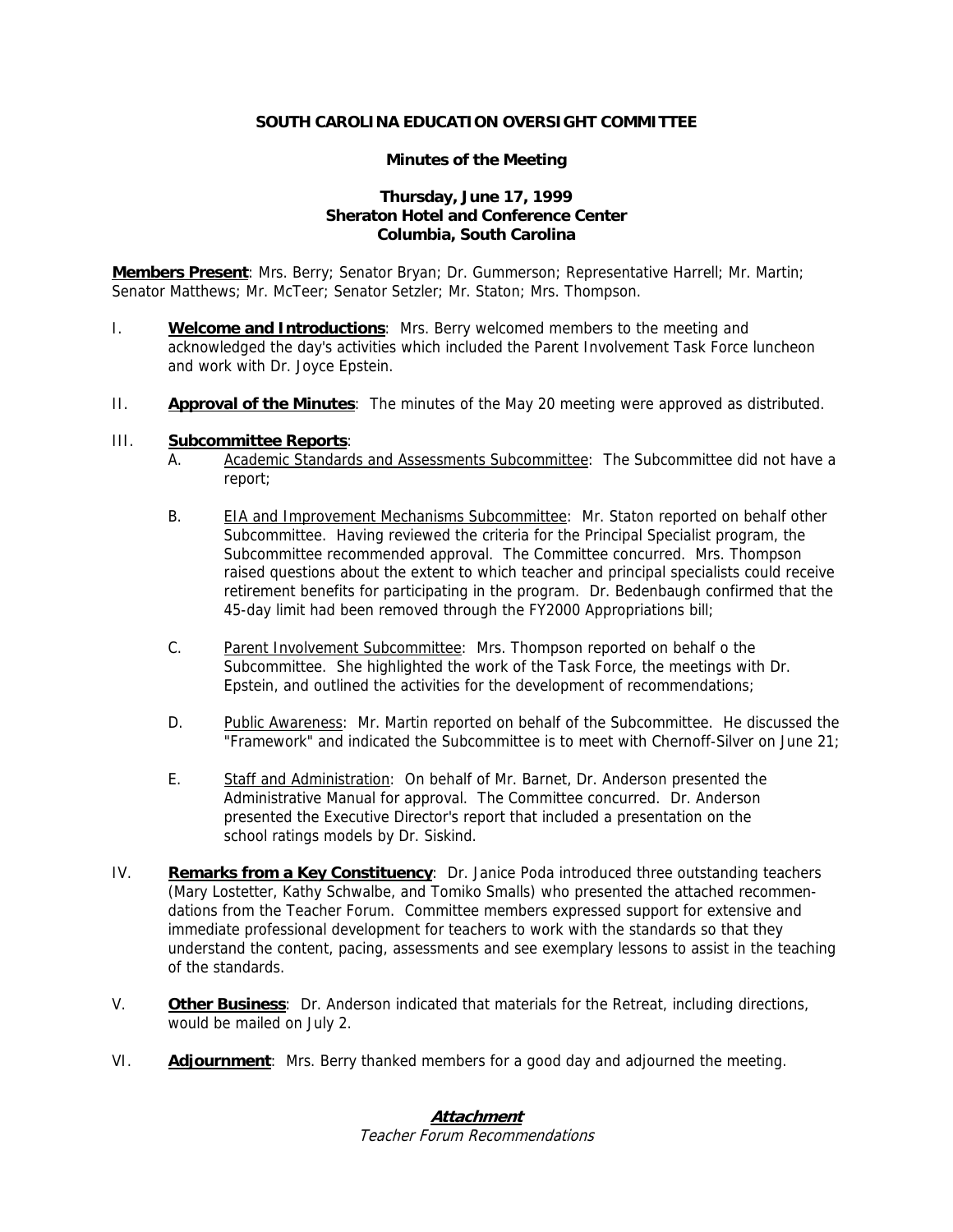Minutes of the July 15-16, 1999 Meeting Elloree, South Carolina

Members present: Mr. Barnet, Mrs. Berry, Senator Bryan, Representative Harrell, Mrs. Hoag, Senator Matthews, Mr. McTeer, Senator Setzler, Mr. Smith, Mr. Spann, Mr. Staton, Mrs. Thompson, Representative Townsend, Mr. Wilson

## I. Call to Order

Mr. Barnet called the meeting to order at 1:00 p.m. on July 15.

## II. Actions

- A. The minutes of the June 17, 1999, meeting were approved.
- B. Mr. Staton presented the criteria for the external review teams. The criteria were approved as presented by the Subcommittee on the EIA and Improvement Mechanisms.

#### III. General Discussion

The members participated in the general discussion of the Committee's responsibilities and actions during its initial year and discussed future plans. Items discussed include those shown on page two of the "Bridge" document that is attached.

IV. The meeting adjourned at noon on July 16.

III.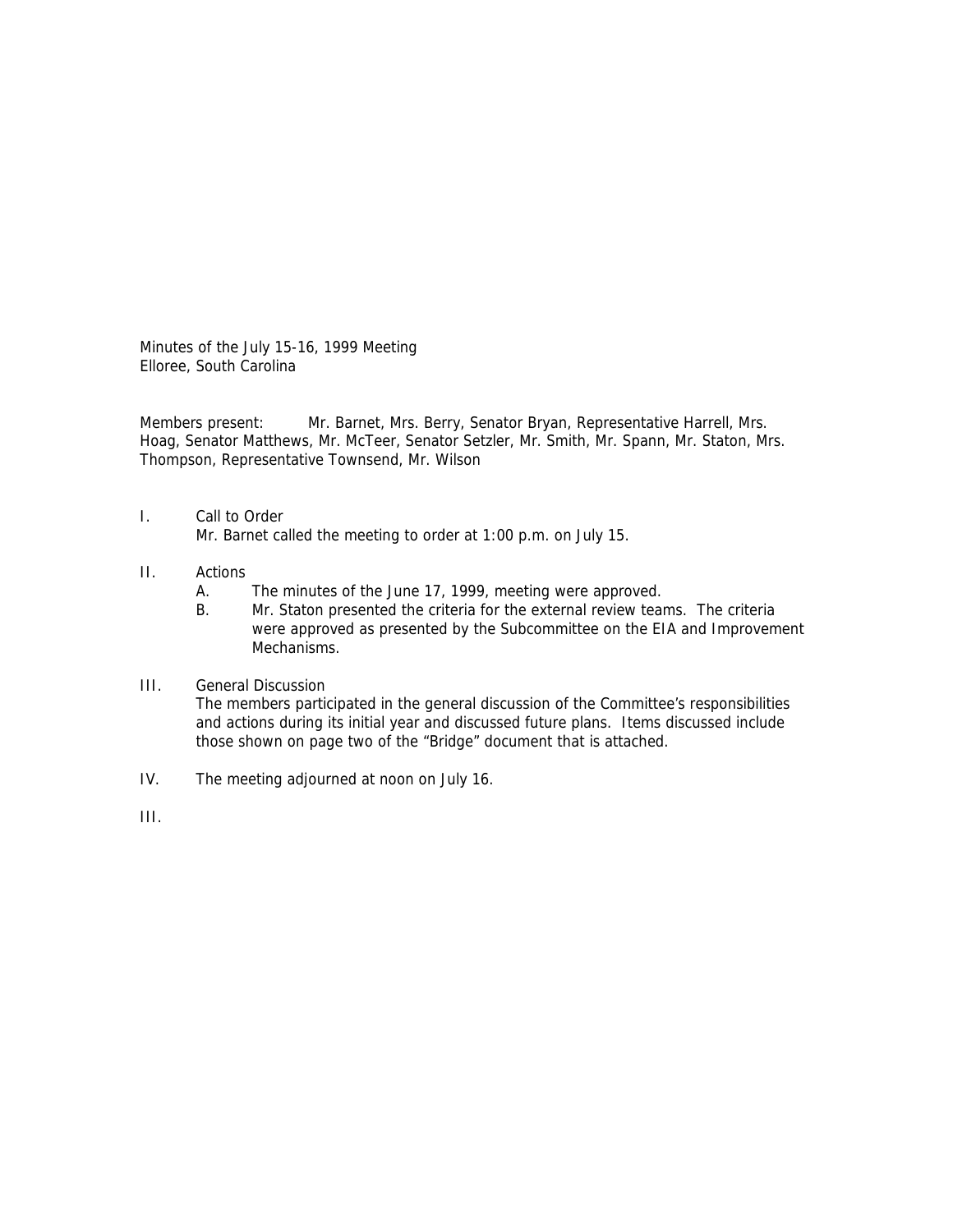#### **SOUTH CAROLINA EDUCATION OVERSIGHT COMMITTEE**

## **Minutes September 24, 1999 10:00 a.m. Room 433, Blatt Building**

#### **Members Present**

Mr. Barnet, Mrs. Berry, Dr. Gummerson, Mr. Martin, Senator Matthews, Mr. McTeer, Mr. Spann, Mr. Staton, Mrs. Thompson, Mr. L. Wilson, Mr. S. Wilson

#### I. **Welcome and Introductions**

Dr. Anderson introduced two staff persons, Mrs. Paulette Geiger and Mrs. Shellie Allen. Mr. Barnet introduced a new committee member, Mr. Stefan Wilson. Rep. Townsend appoints Mr. Wilson as a business representative.

#### II. **Approval of the Minutes**

The minutes of the July 15-16 meeting were approved as distributed.

## III. **Subcommittee Reports**

A. Academic Standards and Assessments: Mr. L. Wilson reported on behalf of the Subcommittee. He reviewed a list of technical issues that the Subcommittee wishes referred to the General Assembly for enabling language. The Committee approved.

Mr. Wilson detailed the time line and process for establishing the absolute ratings. This process begins on September 7 with the Subcommittee.

Mr. Wilson urged the State Department and all involved in the production of the report card to proceed with their work in a timely manner to ensure that the report card can be issued in November 2001.

- B. EIA and Improvement Mechanisms: Mr. Staton reported on behalf of the Subcommittee. He provided status information on the review of the EIA programs including the preliminary general recommendations. These were presented for information.
- C. Parent Involvement Subcommittee: Mrs. Thompson reported on behalf of the Subcommittee. The Task Force is developing its report for presentation to the Subcommittee on October 18 and the Education Oversight Committee on October 21.
- D. Public Awareness Subcommittee: Dr. Anderson reported that the video is in production. A "rough cut" screening is to be part of the Subcommittee's October 6 agenda.
- E. Staff and Administration Subcommittee: Mr. Barnet described the sequence of events regarding the Baldridge/National Alliance of Business pilot project. The Subcommittee had determined that there should be a cross-group team to examine the criteria and determine its applicability to South Carolina's educational reform effort.

Dr. Anderson summarized the work of the cost-benefit analysis project and the recommendations. The Committee concurred with the three overriding themes: teaching quality, time on task and efficient use of technology. Mr. L. Wilson asked that the recommendations be distributed and that the EOC included them in its legislative package.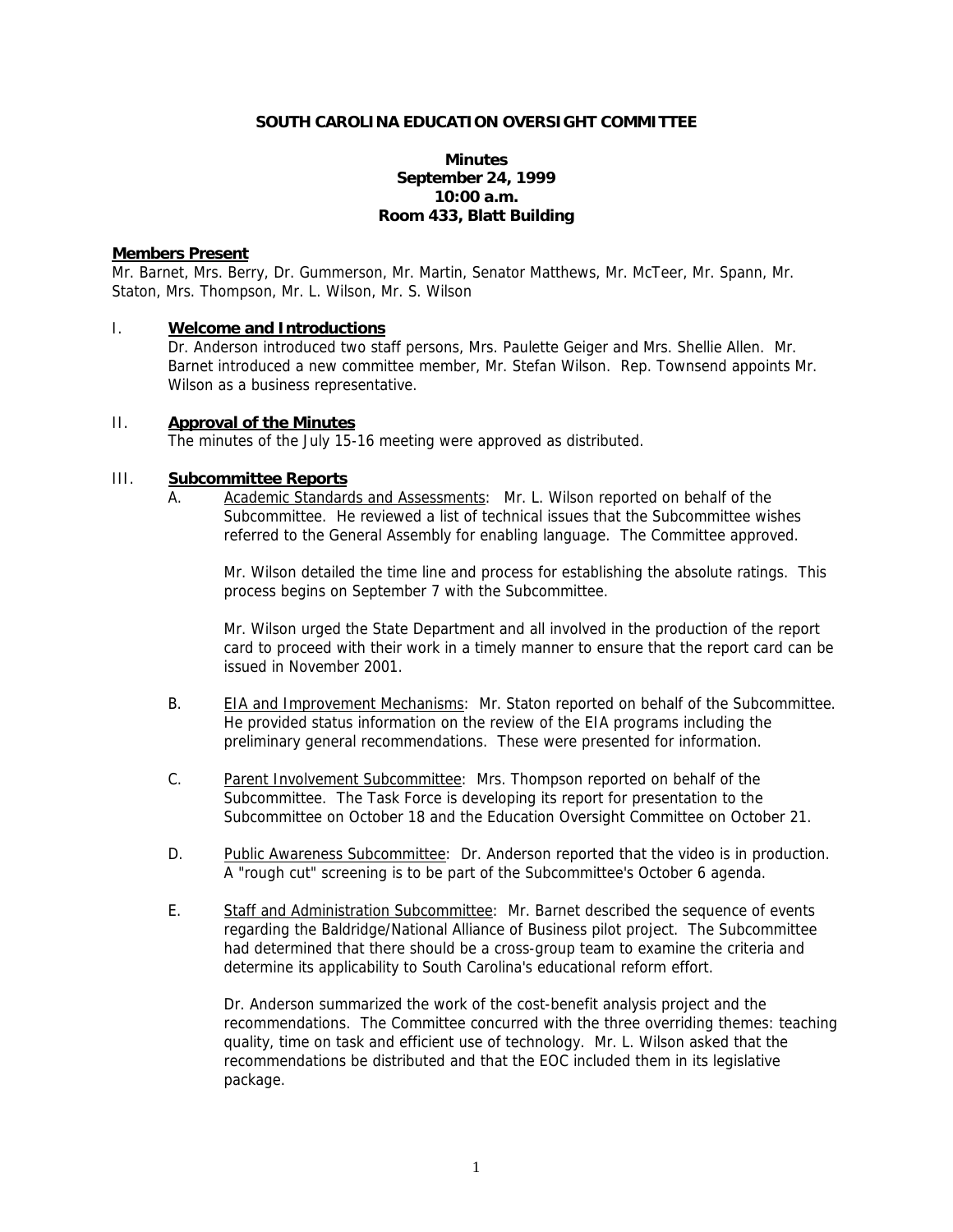# IV. **Remarks from a Key Constituency**

Two successful principals, Dr. Rick Starr from Bamberg-Ehrhardt High School and Dr. Diane James from Carver Elementary School, detailed their work and successes at those schools.

# V. **General Discussion**

- A. The "Bridge" document: Mr. Barnet reviewed reactions to the Bridge document and asked that alternative wording be recommended on three issues: teacher or educator training; the goals; and the seventh EOC objective, specifically the use of the term "task forces".
- B. The Ad Hoc Committee to Study School Choice/Open Enrollment: Mr. Barnet asked if the EOC members felt the Committee should take a stand on the issues. The Committee asked that Mr. Barnet address the Ad Hoc Committee and indicate that the EOC felt the discussion and any actions on choice would weaken public education. The Committee further said that the issues are disruptive and distracting us for acting on the goals already established and that the effort is divisive at a time when we need to be coming together.

The meeting adjourned at 12:15 p.m.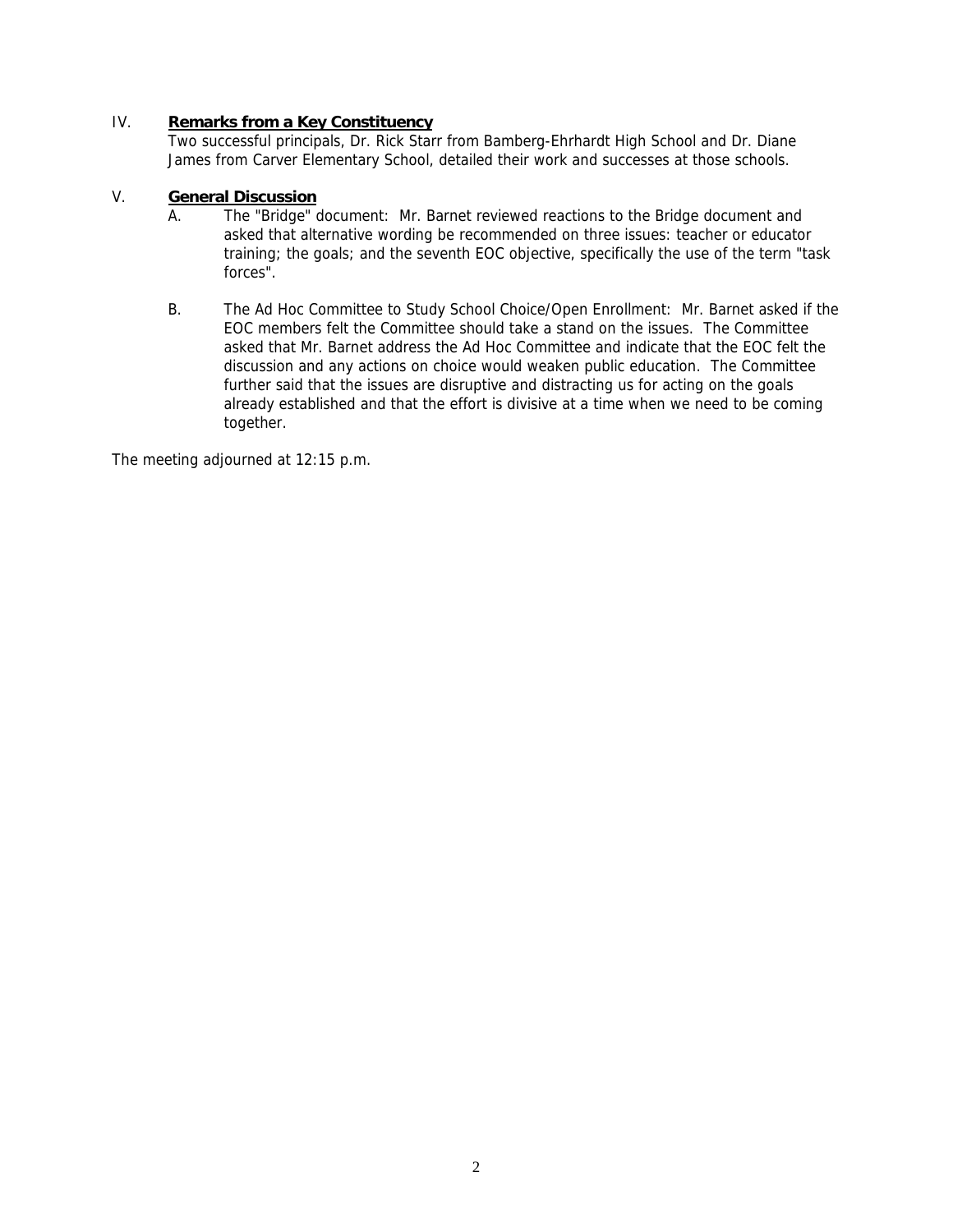## **SOUTH CAROLINA EDUCATION OVERSIGHT COMMITTEE Minutes of the Meeting October 21, 1999**

**Members Present**: Willam Barnet, Rosie Marie Berry, James Bryan, William Gummerson, Robert W. Harrell, Jr., Alex Martin, Douglas McTeer, Nikki Setzler, Joel Smith, Henry Spann, Robert Staton, Lynn Thompson, Larry Wilson

#### I. **Welcome and Introductions**

Mr. Barnet welcomed members and guests to the meeting. He acknowledged guests who had been invited for the presentation of the Parent Involvement Task Force.

# II. **Approval of the Minutes of September 24, 1999**

The Committee approved the minutes of September 24 as distributed.

## III. **Special Report**

Mrs. Thompson introduced the members of the Parent Involvement Task Force and thanked them for their work over the past ten months.

Robert Zeurcher, Max Melton, Kappy Hubbard, Josie Gaston and Wendell Price presented the Task Force report. The Report incorporated recommendations under five broad categories (attached). The recommendations incorporate actions necessary to implement the vision of "a renewed commitment to partnerships among family, school and community that support parental responsibility for our children's health, well-being and accelerated learning."

The research and findings of the Task Force confirm that SC cannot have the successful school transformation without parent involvement. The Task Force recommended actions addressing the diversity of situations, the need for systemic change and portability of programs.

Members of the Committee asked a number of questions.

Mr. Barnet asked that each Subcommittee review the recommendations relevant to its work and provide a report to the Subcommittee on Parent Involvement. He requested that the Subcommittee consolidate a report and recommendation for action to the Committee.

He expressed his appreciation to the Task Force and Mrs. Bockus for her support of the Task Force.

#### IV. **Other Business**

The Committee reviewed proposed changes in wording to the "Bridge" document. The Committee accepted the changes shown below (new language underlined).

By 2010, South Carolina's student achievement will be ranked in the top half of states nationally. To achieve this goal we must become one of the five fastest improving systems in the country.

The meeting adjourned. The November EOC meeting is scheduled for November 18.

Attachment: Summary Recommendation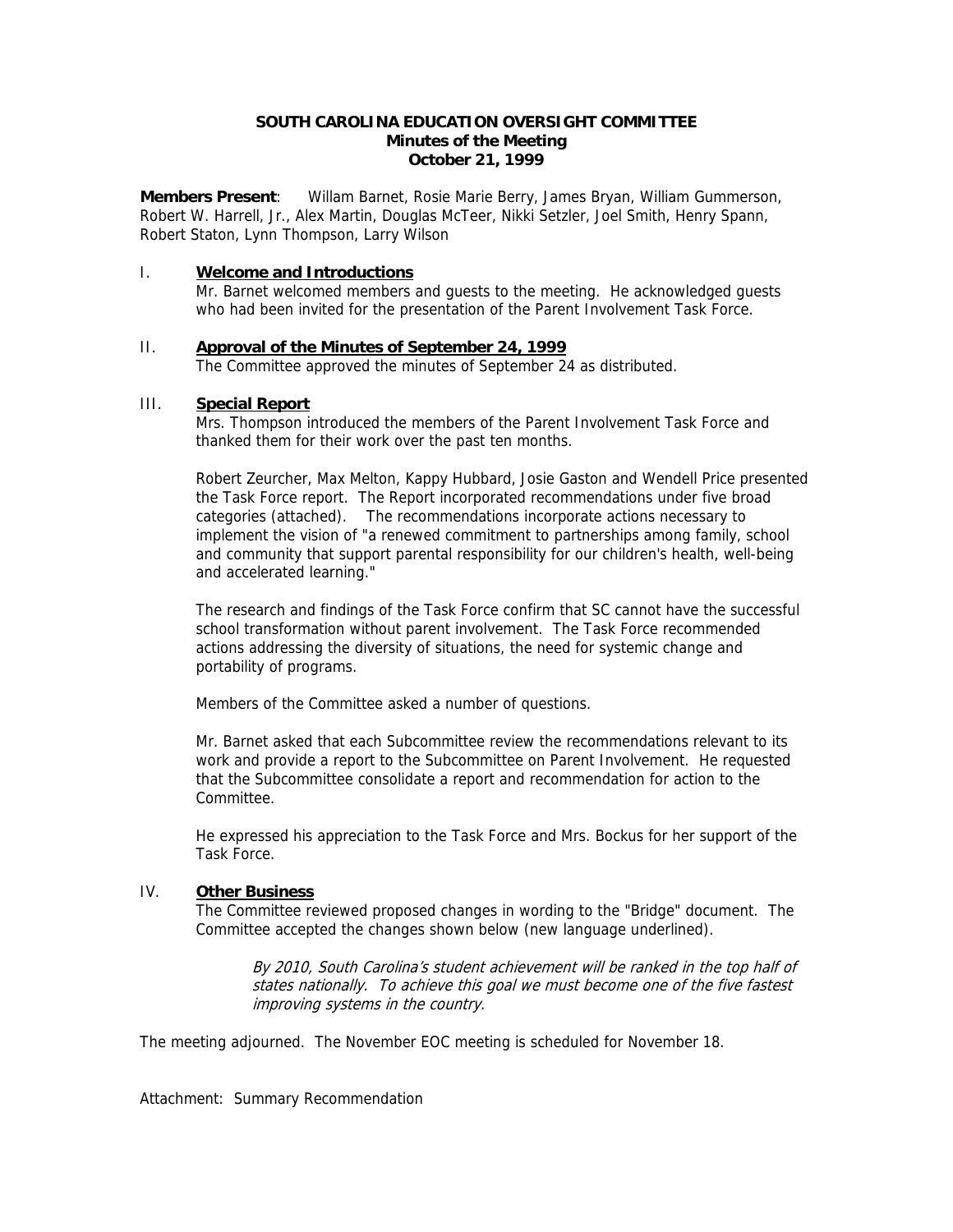#### **SOUTH CAROLINA EDUCATION OVERSIGHT COMMITTEE Minutes of the Meeting November 18, 1999**

**Members Present:** Mr. Barnet, Mrs. Berry, Senator Bryan, Mr. Martin, Mr. McTeer, Senator Setzler, Mr. Smith, Mr. Staton, Mrs. Thompson, Representative Townsend

#### I. **Welcome**

Mr. Barnet welcomed members to the meeting. He expressed his and the Committee's wishes for Mr. Larry Wilson's continuing recovery.

#### II. **Approval of the Minutes**

The minutes of October 21 were approved as distributed.

#### III. **Subcommittee Reports**

- A. Subcommittee on Academic Standards and Assessments: Dr. Anderson reported on behalf of the Subcommittee. The Subcommittee adopted the interim recommendations distributed with the meeting materials.
- B. Subcommittee on the EIA and Improvement Mechanisms: Mr. Staton distributed a final report on the EIA budget. He explained the changes in the revenue projection and allocation of funds within the proportionate scheme proposed. The amendment to approve was modified to provide authority for Mr. Staton and staff to prepare materials and related provisos and to transmit the materials to the Governor and legislative leadership. The motion was approved. Mr. Staton indicated the Subcommittee intended to focus intensely on a selected group of the programs next year. This would facilitate deeper understanding of the issues and the programs.
- C. Subcommittee on Parent Involvement: Mrs. Thompson reported on behalf of the Subcommittee. She indicated that the Parent Involvement Task Force recommendations had been distributed to superintendents, education leaders and representatives of organizations for comment. The Subcommittee would have a final report at the December meeting.
- D. Subcommittee on Public Awareness: Mr. Smith reported on the November 16 roundtable and discussion of future public awareness efforts. He also shared the discussion of the parent Involvement Task Force recommendations.
- E. Subcommittee on Staff and Administration: (1) Dr. Anderson provided the Committee with a management plan for the work of the Committee organized around the seven EOC objectives. Dr. Siskind presented a methodology for monitoring and evaluating achievement of the EOC 2010 goal. The members of the Committee asked a number of questions for clarification and agreed that the methodology was sound. (2) Mr. Barnet presented the calendar for the next six months and asked members to schedule their time to be present. (3) Mr. Barnet presented the proposed work schedule for the study team on local leadership quality and engagement. He also recommended that this group complete its work before the study team on resources begins its work. The Committee approved the plan. The Staff and Administration Subcommittee is responsible for this work.

Mr. Barnet informed members that the EOC would appear before the House Committee on Education and Public Works on December 8 and before the Senate Education Committee on January 19. He asked members to schedule these dates. Full information is to be sent later.

#### IV. **Other Business**

Representative Townsend reported on the work of the Ad Hoc Committee to Study School Choice/ Open Enrollment and the time line for recommendations.

The meeting adjourned at 3:45PM.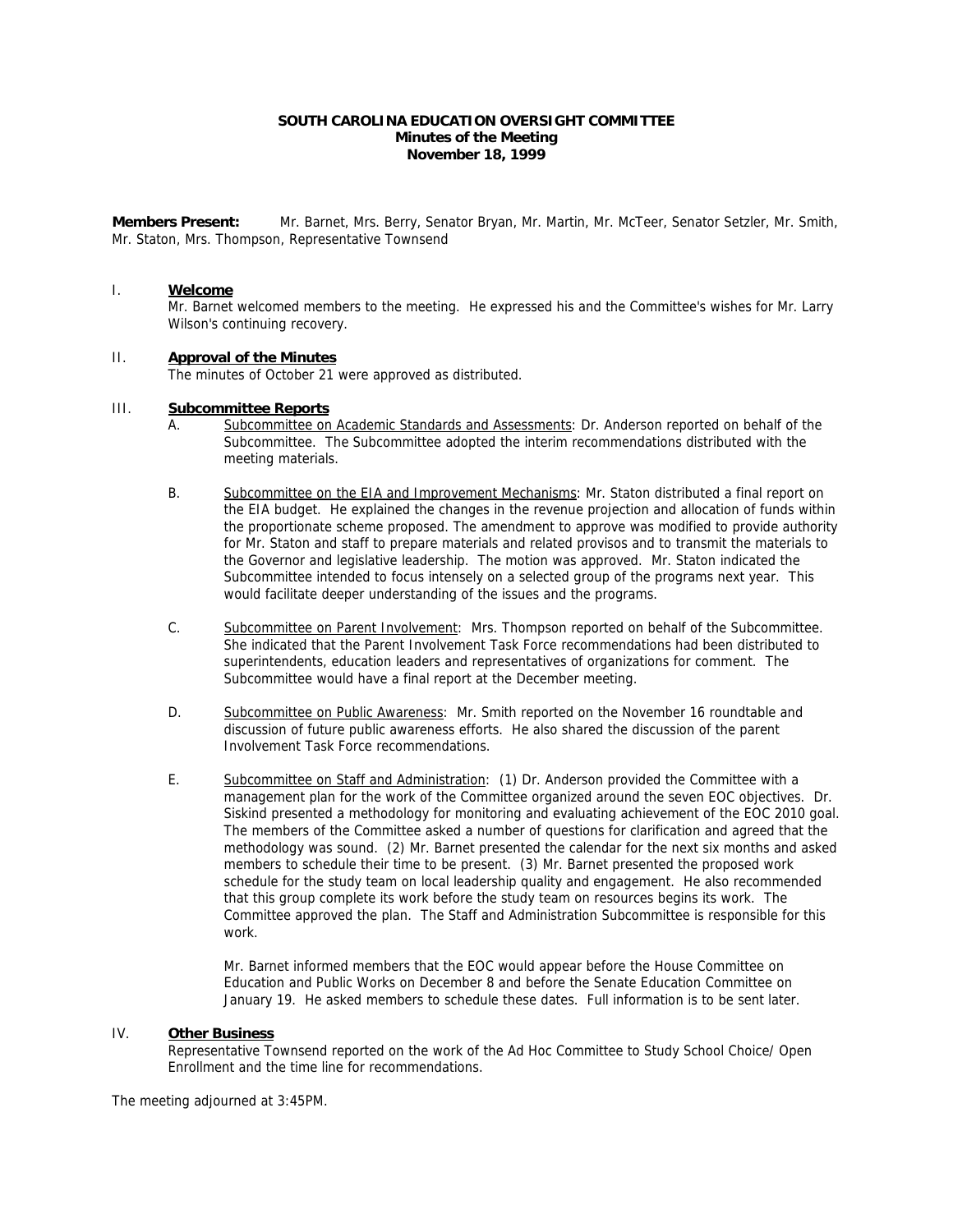#### **SOUTH CAROLINA EDUCATION OVERSIGHT COMMITTEE**

# **Minutes of the Meeting Thursday, December 16, 1999 2:00PM Room 433, Blatt Building**

**Members Present:** Mr. William Barnet, Sen. James Bryan, Dr. William Gummerson, Ms. Susan Hoag, Mr. Alex Martin, Mr. Douglas McTeer, Sen. Nikki Setzler, Mr. Joel Smith, Mr. Henry Spann, Mr. Robert Staton, Ms. Lynn Thompson, Rep. Ronald Townsend, Mr. Larry Wilson and Mr. Stefan Wilson

## I. **Welcome and Introductions**

 Mr. Barnet welcomed members and guests to the meeting, noting the return of Mr. Larry Wilson after surgery. Mr. Barnet announced a modification of the agenda to permit Senator Setzler to discuss the report of the Middle Grades Task Force before the presentation of subcommittee reports.

#### II. **Approval of the Minutes**

The minutes of November 18, 1999 were approved as distributed.

# III. **Remarks from a Key Constituency**

The Middle Grades Task Force: Senator Setzler, chairperson of the Middle Grades Task Force, presented the preliminary report of the task force. The Governor had presented the report of the task force to the public earlier in the day. Senator Setzler emphasized that the majority of task force members are practitioners. Among the highlighted recommendations are the following:

- 1. Reduction in the student to counselor ratio;
- 2. Reduction in the student to teacher ratio;
- 3. Establishment of middle grades certification;
- 4. Five additional contract days for teachers;
- 5. Professional development for all middle grades personnel;
- 6. A focus on the middle grades within the State Dept. of Education;
- 7. The creation of a home-school liaison within each district; and
- 8. A Summer 2000 Middle Grades Summit.

# IV. **Subcommittee Reports**

- A. Subcommittee on Academic Standards and Assessments: Mr. Wilson reported that the Subcommittee had not met during December, but that the technical work was proceeding. He also reported on the work of the Commission on Teacher Quality. The Commission is endorsing a longer teacher work year (five additional days) as well as strong emphasis on professional development. Other issues are to be addressed in 2000.
- B. Subcommittee on the EIA and Improvement Mechanisms: Mr. Staton reported on the presentation of the budget recommendations to the K-12 Subcommittee of Ways and Means.
- C. Subcommittee on Parent Involvement: Mrs. Thompson presented materials detailing responses from the education community to the Task Force recommendations and the modifications recommended by the Subcommittee (change requirements for teacher certification to contract renewal and change implementation of incentives to exploration of incentives for businesses.) Dr. Gummerson raised concerns with Recommendations 2.1 and 4.2. After discussion, the EOC voted to refer those recommendations to the Subcommittee for further study and to forward the other recommendations to the General Assembly.
- D. Subcommittee on Public Awareness: Mr. Smith reported on contributions to the fund and the distribution of the video. He also outlined work with the broadcasters and a research project with parents.